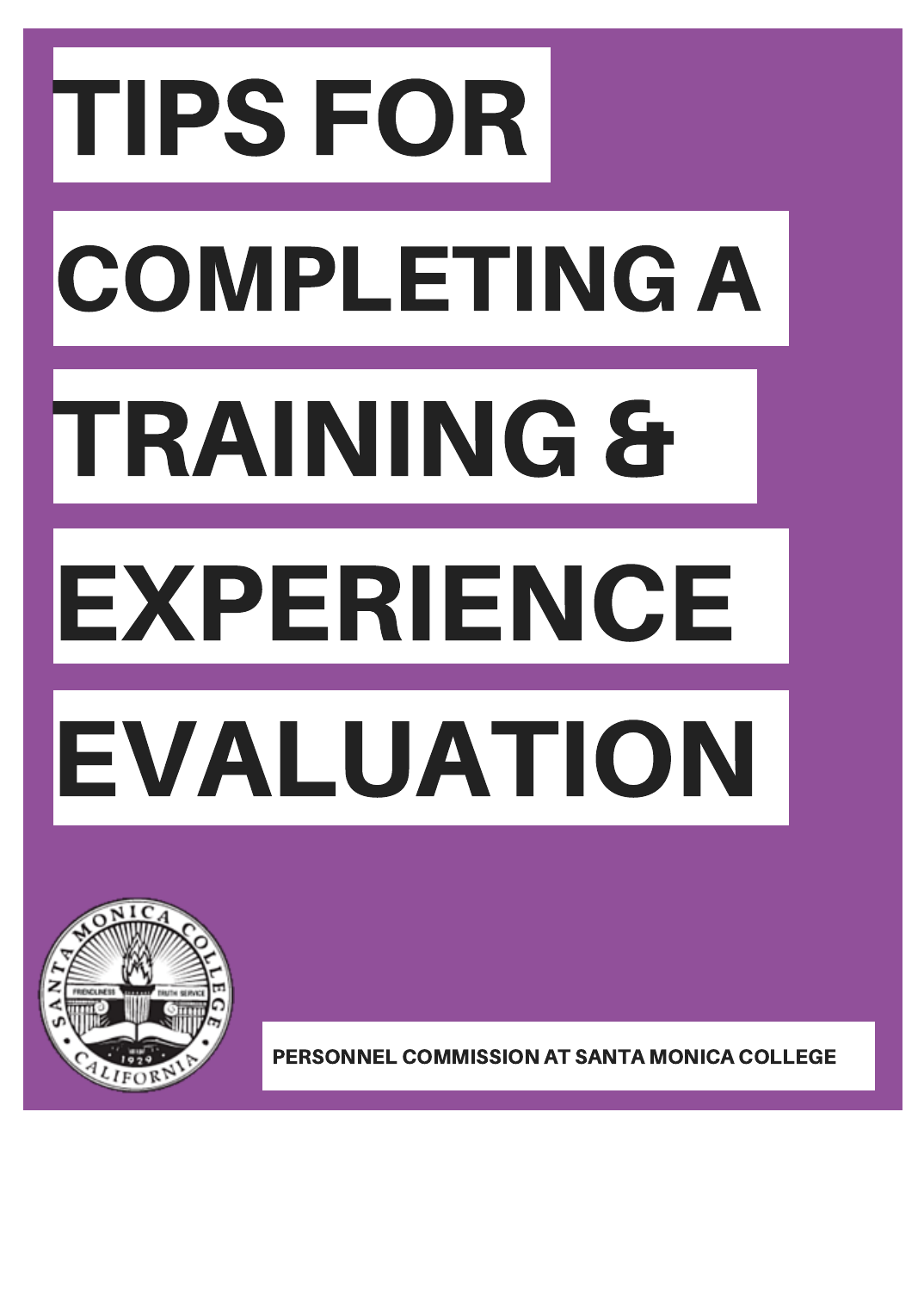### WHAT IS A TRAINING & EXPERIENCE EVALUATION-SCORED QUESTIONNAIRE?

Just like a multiple-choice exam or an interview, a Training & Experience Evaluation – Scored Questionnaire (T&ESQ) is a type of assessment. Specifically, a T&E-SQ is a structured, systematic tool for evaluating a candidate's education and/or experience that is beyond the minimum requirements for a given position. The T&ESQ is completed as part of the online application, and will typically consist of a series of questions pertaining to your education or experience; for each question, you will be asked to select the response(s) (A, B, C, D, etc.) that best match your background. Each question has a pre-determined point value; the number of points you receive for each question is based on the response you select. The maximum number of points obtainable in most T&E-SQs is equal to 100. Your total score on the T&E-SQ will be equal to the sum of the points you obtain for each question. An example of a T&E-SQ question is shown below:

Sample Question #1: How many years of full-time experience (40 hours per week, 12 months per year) do you have in a customer service role, which included responsibility for attending to customers' needs and resolving customer complaints by phone or in-person?

- A) Less than 1 year
- B) At least 1 year, but less than 2 years
- C) At least 2 years, but less than 3 years
- D) 3 years or more

In the above example, you would select the response that best reflects your background. In some cases, the responses are very objective and clear-cut; for example, in "sample question #1" above, if you have 2 years of experience performing customer service work, then you would selection response "C". However, there may be instances where responses are more descriptive, and less quantitative in nature. For example, consider the following question: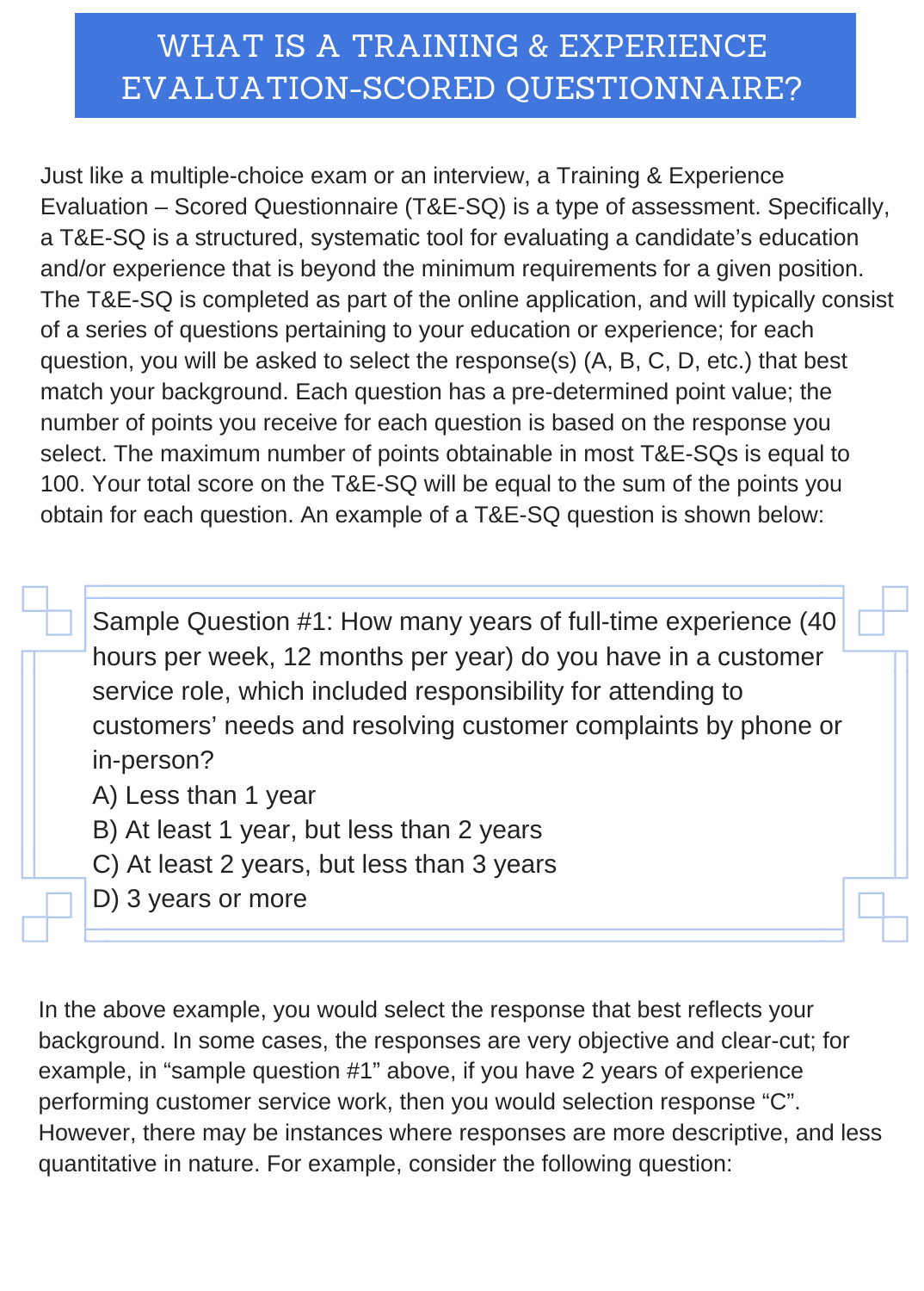## WHAT IS A TRAINING & EXPERIENCE EVALUATION-SCORED QUESTIONNAIRE? CONT'D

Sample Question #2: Which of the following responses best describes your HIGHEST level of experience managing and overseeing projects in the area of employee training and development for a period of at least 1 year?

A) I do not have experience in this area

B) I have assisted higher-level employees with day-to-day activities in support of project goals, but did was not responsible for managing the project.

C) I served in a lead role on a project, where I was responsible for providing guidance and work direction to other staff members.

D) I was responsible for overseeing and managing a defined portion of a project, which included responsibility for activities such as setting deadlines, assigning work to staff, and reviewing work to ensure completion. Although I was accountable for the specific part of the project to which I was assigned, ultimate accountability rested with higher-level staff.

E) I was responsible for overseeing and managing an entire project, which included responsibility for activities such as identifying and securing resources, setting deadlines, ensuring quality control, and accountability for the final project result.

When answering questions that are more descriptive, and less quantitative in nature (such as the example above), you may sometimes find yourself torn between two or more responses. Give yourself the benefit of the doubt, and select the higher of the responses you are considering. For example, if you were torn between responses "B" and "C" above, select response "C".

As part of the "validation" process, the raters will review all information that you include in your application materials; if the raters feel that your response is insufficiently supported based on the information you provide, they will lower your score to be consistent with the level of expertise you indicated in your application. However, do not intentionally exaggerate your background in an effort to achieve a higher score.

All questionnaire responses will be reviewed by subject matter experts (SMEs), and may be subject to verification through reference checks; candidates who are found to intentionally and significantly fabricate or inflate their backgrounds may be disqualified from participation in current and future employment opportunities.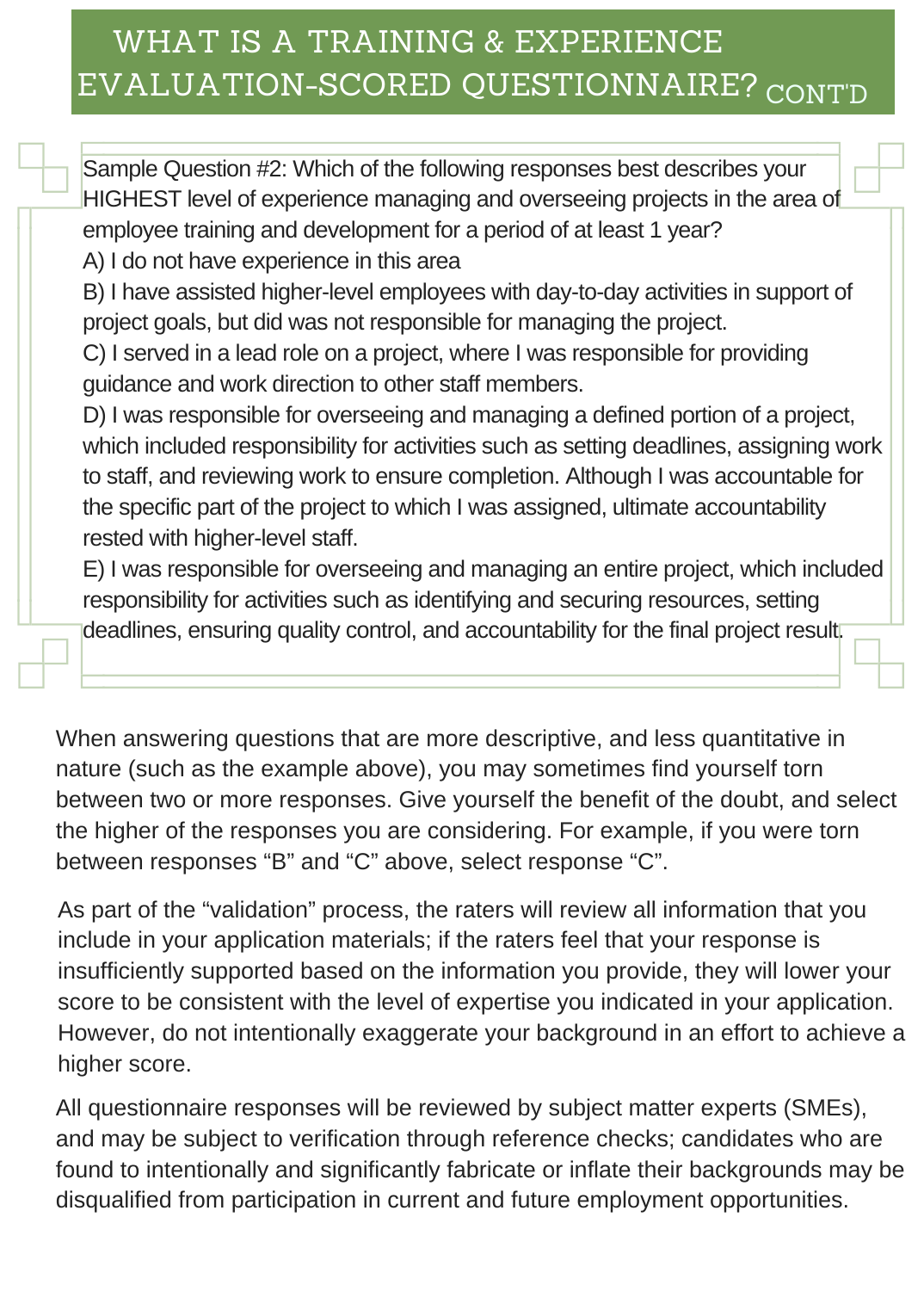# HOW WILL MY T&E-SQ BE REVIEWED?

As mentioned above, for each question, SMEs will compare the response you selected with the information contained in your application materials. In an effort to obtain specific, targeted information regarding your background, you will be asked to answer follow-up questions. These follow-up questions often immediately follow a T&E-SQ item, and will be used by raters to determine if your response was adequately supported. For example, followup questions for "sample question #1" and "sample question #2" might read as follows:

#### **FollowUp for Sample Question #1**

Please provide information which supports the response you selected for the above question. In your response, please include the following:

1. The organization(s) where you obtained your customer service experience.

2. Your job title(s).

3. A detailed description of the customer service duties you performed.

4. The dates when you performed these responsibilities (beginning and ending month/year) and the number of hours per week and months per year that you worked.

5. The name and contact information of the person who supervised you during this time

#### **FollowUp for Sample Question #2**

Please provide an example which supports the response you selected for the above question. In your response, please include the following:

1. The organization where you obtained this experience.

2. Your specific role on the project and a detailed description of the duties you performed, including any responsibility you had for establishing project goals and timelines, identifying and securing necessary resources, and overseeing the work of other team members.

3. The dates when you performed these responsibilities (beginning and ending month/year).

4. The name and contact information of the person who supervised you during this time.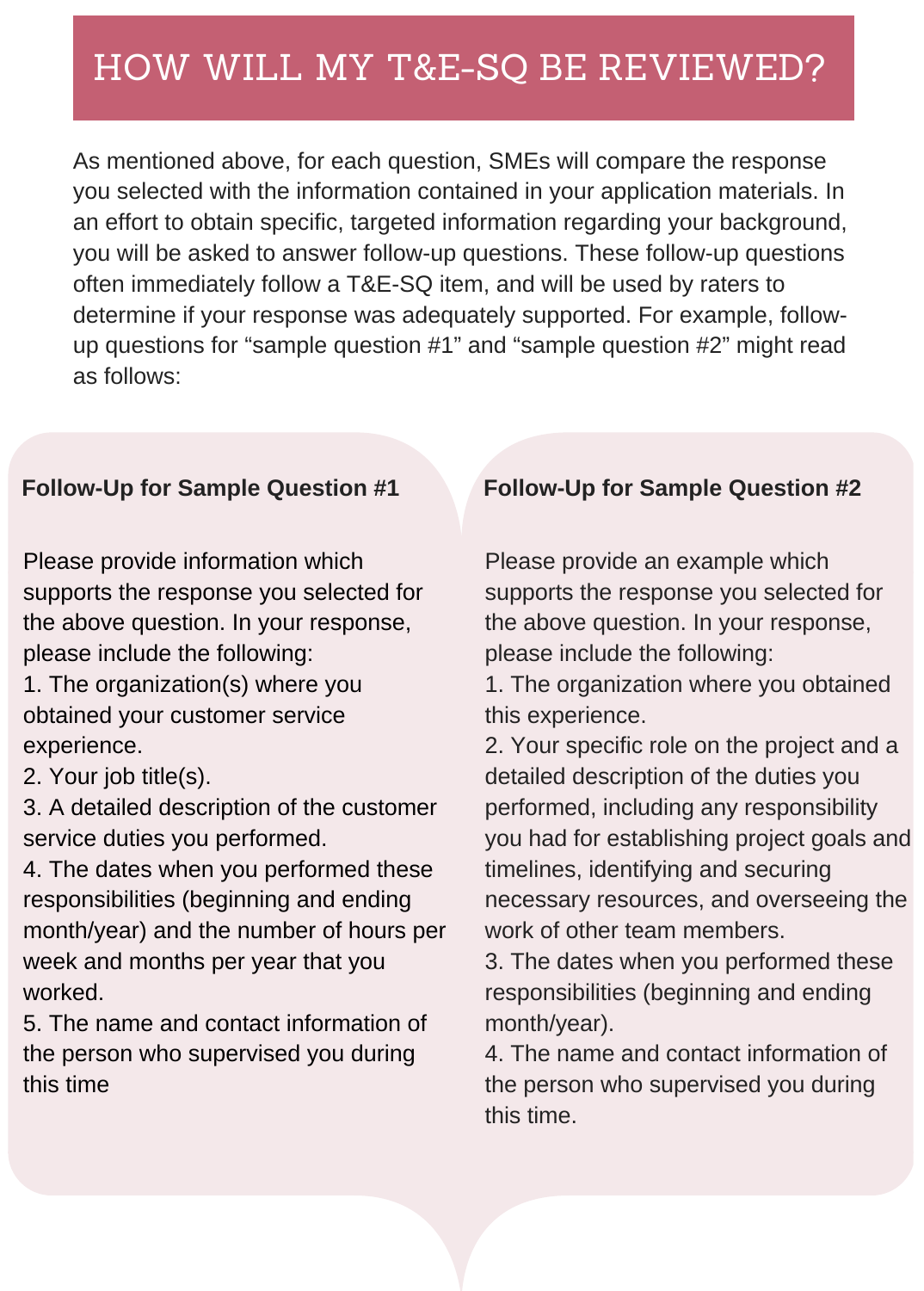Each follow-up question will list the specific pieces of information that you should provide (for example, "a detailed description of the duties you performed, including any responsibility for…"). It is critical that you answer each part of the follow-up question with sufficient detail, so that people who are unfamiliar with your background can understand exactly what you are trying to say. Read each follow-up question carefully and make sure to include all requested information. Failing to provide the information requested will likely cause a reduction in your score, and may impact your likelihood of obtaining a job.

Additionally, you should make sure that the information you include in the follow-up questions (e.g., previous jobs, job duties performed) is also included in your application and resume (if applicable). By ensuring that your education and experience is consistently communicated across the different parts of your applicant packet (online application, questionnaire responses, etc.), you can help send a unified message to the raters regarding your preparation for this position.